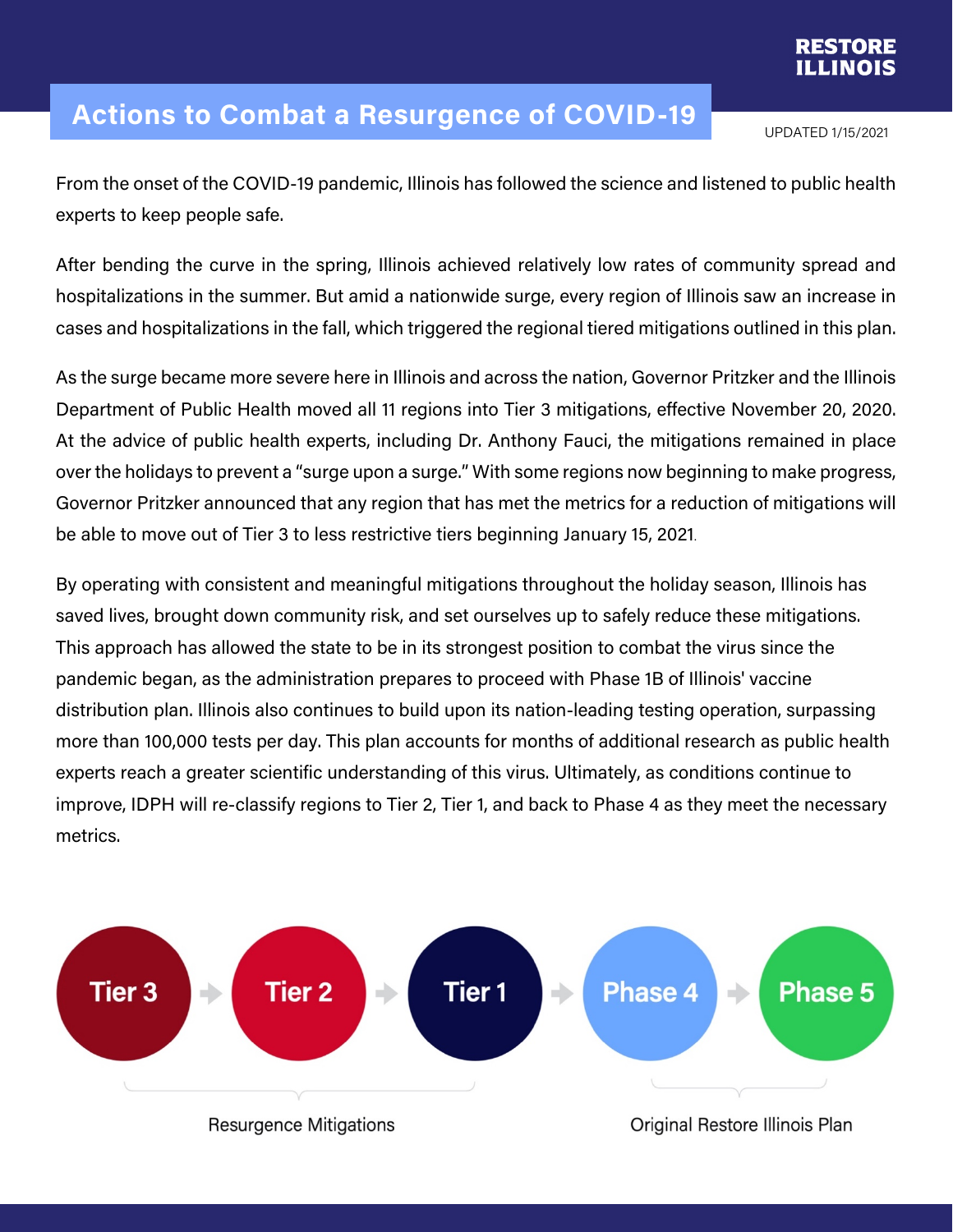Mitigations will be applied or deliberately lifted on a regional basis based on the Emergency Medical Services (EMS) Regions that have traditionally guided IDPH in its statewide public health work, allowing for a more granular approach. These regions follow county lines to account for counties that are in more than one region of the EMS system. The 11 regions are as follows:

- 1. **NORTH:** Boone, Carroll, DeKalb, Jo Daviess, Lee, Ogle, Stephenson, Whiteside, Winnebago
- 2. **NORTH-CENTRAL:** Bureau, Fulton, Grundy, Henderson, Henry, Kendall, Knox, La Salle, Livingston, Marshall, McDonough, McLean, Mercer, Peoria, Putnam, Rock Island, Stark, Tazewell, Warren, Woodford
- 3. **WEST-CENTRAL:** Adams, Brown, Calhoun, Cass, Christian, Greene, Hancock, Jersey, Logan, Macoupin, Mason, Mason, Menard, Montgomery, Morgan, Pike, Sangamon, Schuyler, Scott
- 4. **METRO EAST:** Bond, Clinton, Madison, Monroe, Randolph, St. Clair, Washington
- 5. **SOUTHERN:** Alexander, Edwards, Franklin, Gallatin, Hamilton, Hardin, Jackson, Jefferson, Johnson, Marion, Massac, Perry, Pope, Pulaski, Saline, Union, Wabash, Wayne, White, Williamson
- 6. **EAST-CENTRAL:** Champaign, Clark, Clay, Coles, Crawford, Cumberland, De Witt, Douglas, Edgar, Effingham, Fayette, Ford, Iroquois, Jasper, Lawrence, Macon, Moultrie, Piatt, Richland, Shelby, Vermillion
- 7. **SOUTH SUBURBAN:** Kankakee, Will
- 8. **WEST SUBURBAN:** DuPage, Kane
- 9. **NORTH SUBURBAN:** Lake, McHenry
- 10. **SUBURBAN COOK:** Suburban Cook
- 11. **CHICAGO:** City of Chicago

*All public health criteria included in this document are subject to change. As research and data on this novel coronavirus continue to develop, this plan can and will be updated to reflect the latest science and data.*

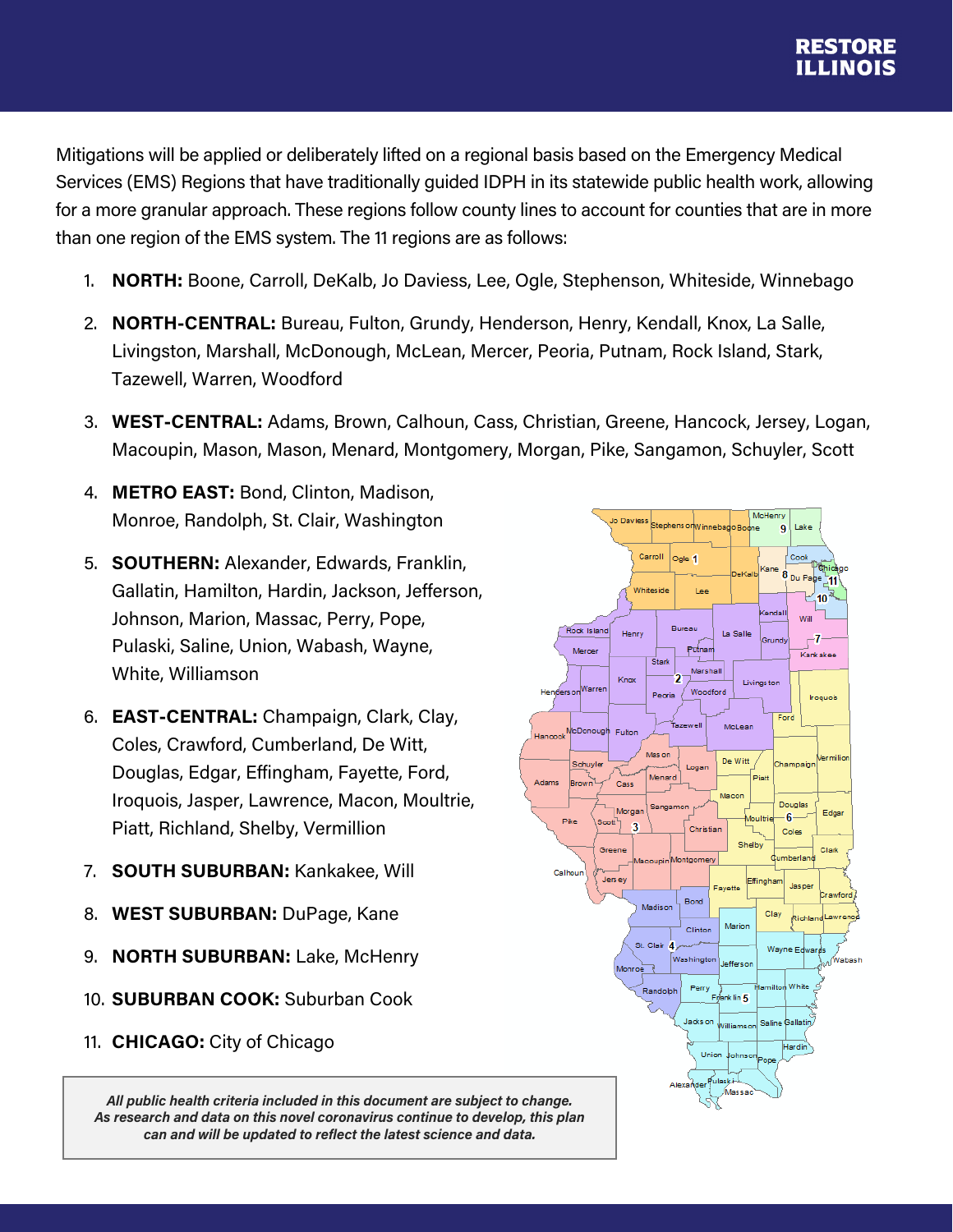## **Actions to Combat a Resurgence of COVID-19**

*The following resurgence mitigations are in addition to the guidance outlined in Phase 4 of the Restore Illinois Plan:*

| <b>SETTING</b>                                                                             | TIER <sub>1</sub>                                                                                                                                                                                                                                     | <b>TIER 2</b>                                                                                                                                | <b>TIER3</b>                                                                                                                                       |
|--------------------------------------------------------------------------------------------|-------------------------------------------------------------------------------------------------------------------------------------------------------------------------------------------------------------------------------------------------------|----------------------------------------------------------------------------------------------------------------------------------------------|----------------------------------------------------------------------------------------------------------------------------------------------------|
| <b>Bars and</b><br>restaurants                                                             | • Indoor service limited to<br>lesser of 25% or 25<br>persons per room<br>• No tables exceeding 4<br>people indoors<br>• Suspend indoor service if<br>not serving food<br>• Outdoor, delivery and<br>takeout service continues<br>under updated hours | • Suspend indoor service<br>• Outdoor, delivery and<br>takeout service continues<br>under updated hours<br>• No tables exceeding 6<br>people | • Suspend indoor service<br>• Outdoor, delivery and<br>takeout service continues<br>under updated hours<br>• No tables exceeding 6<br>people       |
| <b>Cultural</b><br><b>institutions</b>                                                     | • Open under Phase 4 rules                                                                                                                                                                                                                            | • Open under Phase 4 rules                                                                                                                   | • Operations paused                                                                                                                                |
| <b>Gaming and</b><br>casinos                                                               | • Open under Phase 4 rules<br>from Illinois Gaming Board                                                                                                                                                                                              | • Open under Phase 4 rules<br>from Illinois Gaming Board                                                                                     | • Operations paused                                                                                                                                |
| <b>Hotels</b>                                                                              | • Open under Phase 4 rules                                                                                                                                                                                                                            | • Limited to registered guests<br>• Fitness centers closed or<br>operating on reservation<br>model at 25% capacity                           | • Limited to registered guests<br>• Fitness centers closed or<br>operating on reservation<br>model at 25% capacity                                 |
| <b>Household</b><br>gatherings                                                             | • Allowed with public health<br>guidelines                                                                                                                                                                                                            | • Limiting to 10 people is<br>encouraged                                                                                                     | • Limiting to household<br>members is encouraged                                                                                                   |
| <b>Indoor fitness</b><br>classes                                                           | • Open under Phase 4 rules                                                                                                                                                                                                                            | • Groups limited to 10,<br>including fitness classes                                                                                         | • Operations paused                                                                                                                                |
| <b>Meetings, events</b><br>and gatherings<br>(excluding in-<br>person school or<br>sports) | • Limit to lesser of 25 guests<br>or 25% overall capacity<br>indoors and outdoors                                                                                                                                                                     | • Limit to 10 guests indoors<br>and outdoors                                                                                                 | • No gatherings in meeting<br>rooms, banquet halls, party<br>rooms, private clubs, etc.<br>• Funerals limited to 10 family<br>members of decedents |
| <b>Offices</b>                                                                             | • Open under Phase 4 rules                                                                                                                                                                                                                            | • Open under Phase 4 rules                                                                                                                   | • Remote work encouraged                                                                                                                           |
| <b>Organized group</b><br>recreational<br>activities<br>(fitness centers,<br>sports, etc.) | • Recreation, fitness centers<br>and outdoor activities<br>follow Phase 4 guidance<br>• Sports follow measures in<br>the All Sport Guidelines                                                                                                         | • Limit to lesser of 25 guests<br>or 25% overall capacity<br>indoors and outdoors<br>• Sports follow measures in<br>the All Sport Guidelines | • Indoor sports and<br>recreation paused<br>• Outdoor sports and<br>recreation, individual<br>training allowed<br>• Groups limited to 10 people    |

IDPH will continue to track the health metrics in all 11 regions and announce tier changes when a region makes progress. Follow the latest regional metrics at dph.illinois.gov/regionmetrics. For more information on guidance for businesses, please visit the FAQ on **DCEO's website**.